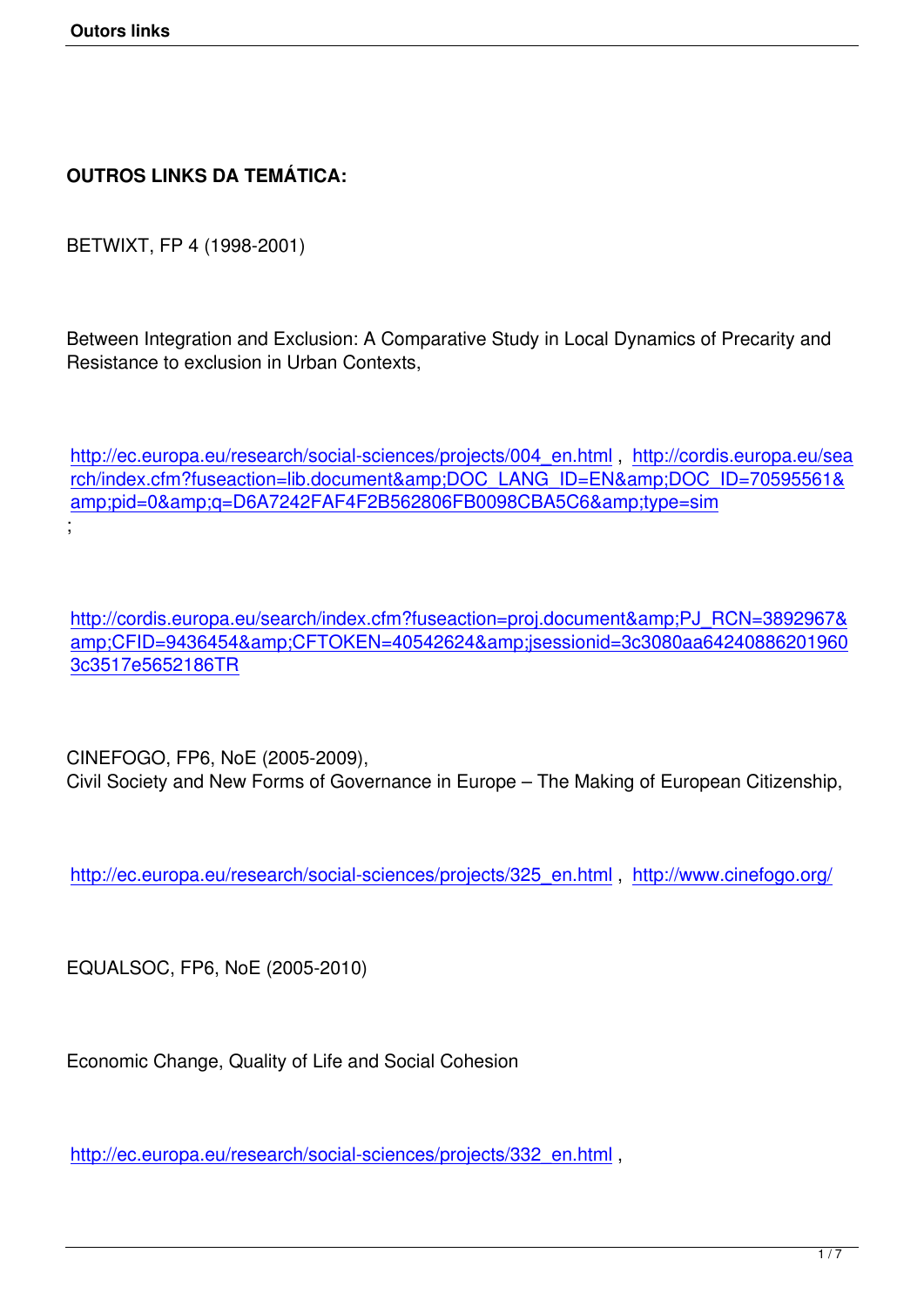http://www.equalsoc.org/

[HWF, FP5 \(2000-2003\)](http://www.equalsoc.org/)

Households, Work and Flexibility,

http://ec.europa.eu/research/social-sciences/projects/057\_en.html;

[http://www.hwf.at](http://ec.europa.eu/research/social-sciences/projects/057_en.html)

[IFAC, FP6 \(2006-2](http://www.hwf.at/)008)

Information for a choice: Empowering young women through learning for technical professions and science careers, Science and society,

http://www.ifac-project.eu/ ;

[http://cordis.europa.eu/fetc](http://www.ifac-project.eu/)h?CALLER=FP6\_PROJ&ACTION=D&DOC=1&CAT =PROJ&amp:QUERY=012467c16d03:55ec:05ce7a3e&amp:RCN=81260

[IMISCOE, FP6, NoE \(2004-2009\)](http://cordis.europa.eu/fetch?CALLER=FP6_PROJ&ACTION=D&DOC=1&CAT=PROJ&QUERY=012467c16d03:55ec:05ce7a3e&RCN=81260)

International Migration Integration and Social Cohesion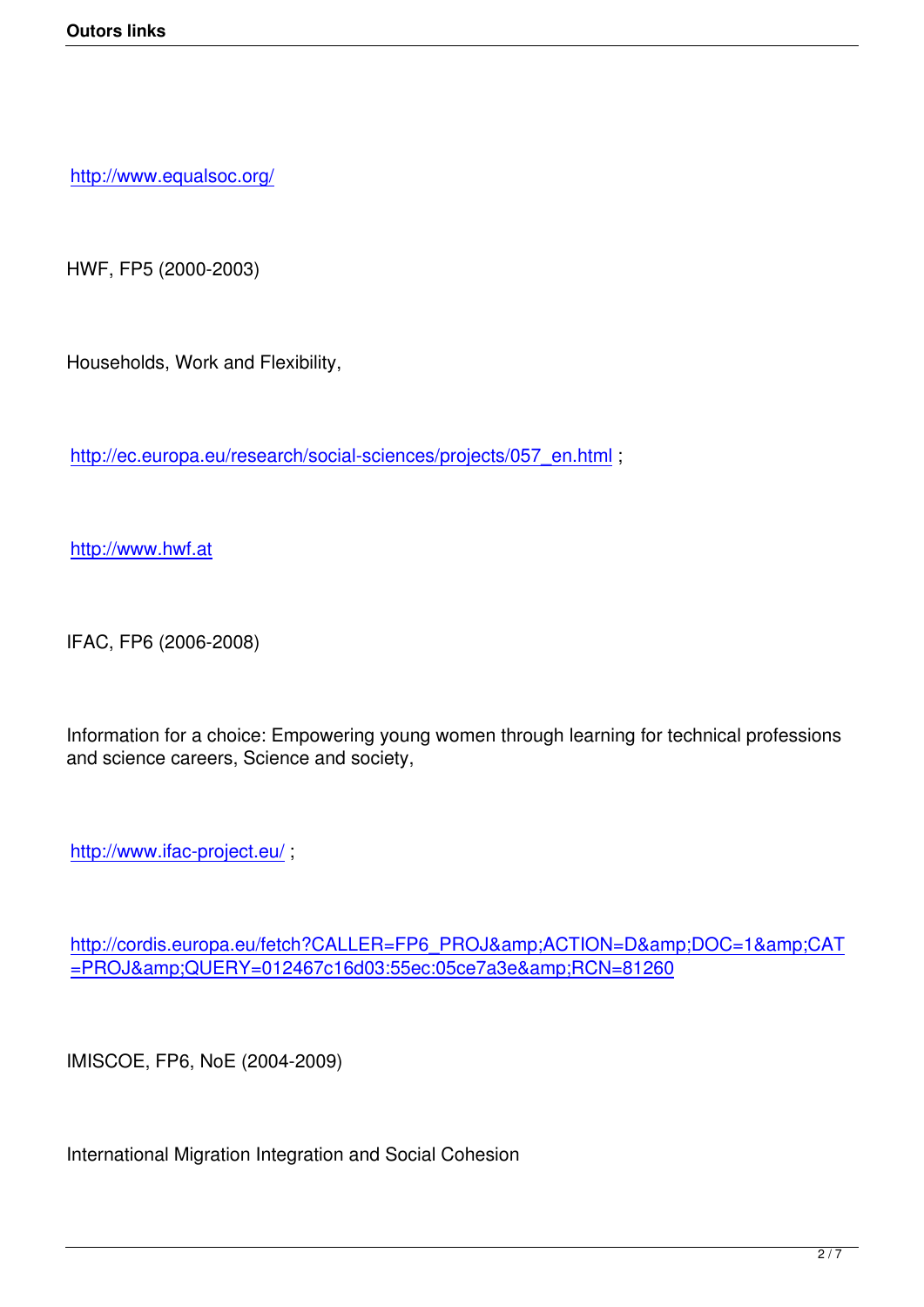http://ec.europa.eu/research/social-sciences/projects/219\_en.html ,

[http://www.imiscoe.org/](http://ec.europa.eu/research/social-sciences/projects/219_en.html)

[MULTILINK, FP7 \(2008-](http://www.imiscoe.org/)2011)

How demographic changes shape intergenerational solidarity, well-being, and social integration: a multilinks framework,

http://ec.europa.eu/research/social-sciences/projects/417\_en.html;

[http://www.multilinks-project.eu/info/workpackages](http://ec.europa.eu/research/social-sciences/projects/417_en.html) ;

[http://multilinks-project.eu/info/papers](http://www.multilinks-project.eu/info/workpackages)

[MOCHO: Combining Work and Mothe](http://multilinks-project.eu/info/papers)rhood, FP5 (2001-2004)

The Rationale of Motherhood Choices: Influence of Employment Conditions and Public Policies, http://ec.europa.eu/research/social-sciences/projects/075\_en.html

[Meta-Analysis of Gender and Science Research, FP7 \(2008-\),](http://ec.europa.eu/research/social-sciences/projects/075_en.html)

http://www.genderandscience.org/web/index.php ; Austrian country report: http://www.genderandscience.org/doc/CReport\_Austria.pdf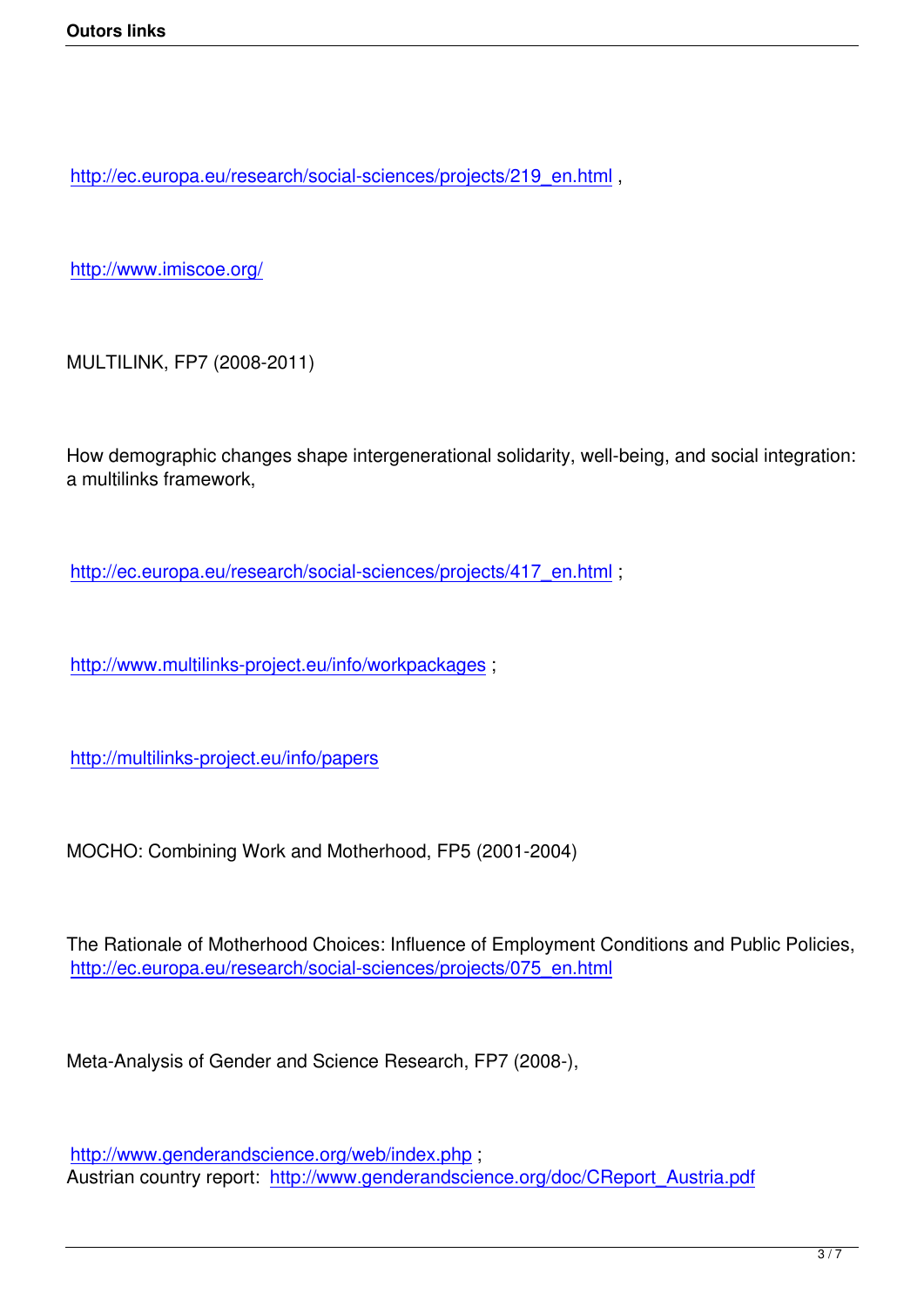QUALITY, FP6 (2006-2009)

Family, Work and Social Care in Europe

http://ec.europa.eu/research/social-sciences/projects/267\_en.html

[RECWOWE, FP6, NoE \(2006-2011\)](http://ec.europa.eu/research/social-sciences/projects/267_en.html)

Reconciling Work and Welfare in Europe

http://ec.europa.eu/research/social-sciences/projects/336\_en.html;

[http://www.recwowe.eu/](http://ec.europa.eu/research/social-sciences/projects/336_en.html)

[SOCCARE FP5 \(2000-2](http://www.recwowe.eu/)003)

Family, Work and Social Care in Europe

http://ec.europa.eu/research/social-sciences/projects/102\_en.html ,

[http://www.uta.fi/laitokset/sospol/soccare/](http://ec.europa.eu/research/social-sciences/projects/102_en.html)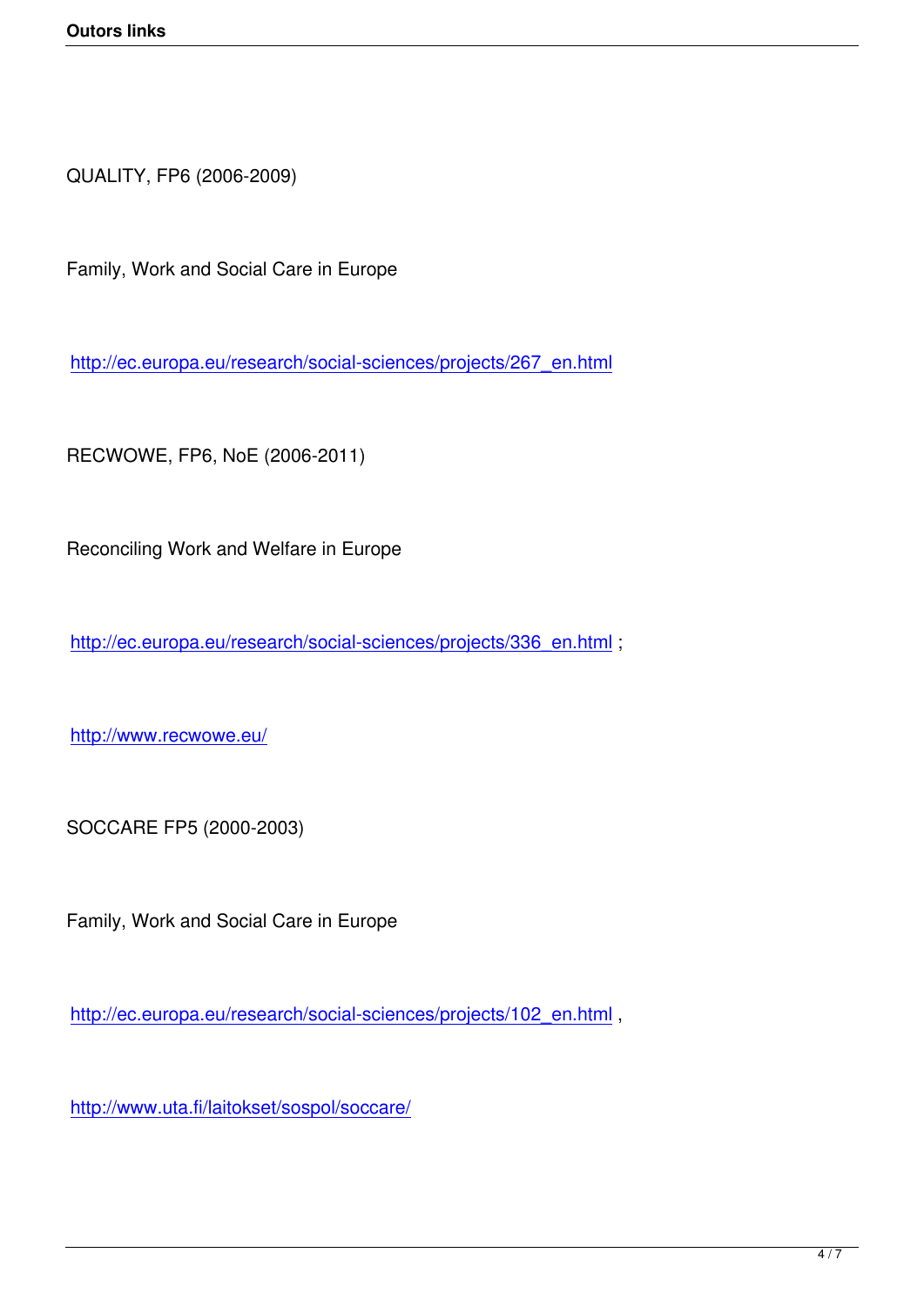The Gender Challenge in Research Funding. Assessing the European national scenes, FP7, Capacities,

http://ec.europa.eu/research/science-society/document\_library/pdf\_06/the-gender-challenge-in -research-funding-report\_en.pdf

[TRANSITIONS, FP5 \(2003-2005](http://ec.europa.eu/research/science-society/document_library/pdf_06/the-gender-challenge-in-research-funding-report_en.pdf))

Gender, parenthood and the changing European workplace: young adults negotiating the work-family boundary

http://www.ist-world.org/ProjectDetails.aspx?ProjectId=ee29a0fe4879480287671ca3bbe9aae3 &SourceDatabaseId=9cd97ac2e51045e39c2ad6b86dce1ac2

[TRANSLAM, FP4 \(1996-1999\)](http://www.ist-world.org/ProjectDetails.aspx?ProjectId=ee29a0fe4879480287671ca3bbe9aae3&SourceDatabaseId=9cd97ac2e51045e39c2ad6b86dce1ac2)

Social integration by Transitional Labour Markets: new pathways for labour market policy (This research was subsequently developed into TLM.net (see below)

http://cordis.europa.eu/search/index.cfm?fuseaction=acro.document&amp:AC\_LANG=EN&am p;AC\_RCN=1492101&pid=0&q=8550014896997D6B63BD5EE5685C7441&typ e=sim

[TLM.ne](http://cordis.europa.eu/search/index.cfm?fuseaction=acro.document&AC_LANG=EN&AC_RCN=1492101&pid=0&q=8550014896997D6B63BD5EE5685C7441&type=sim)t, FP5 (2002-2006)

Managing Social Risks Through Transitional Labour Markets